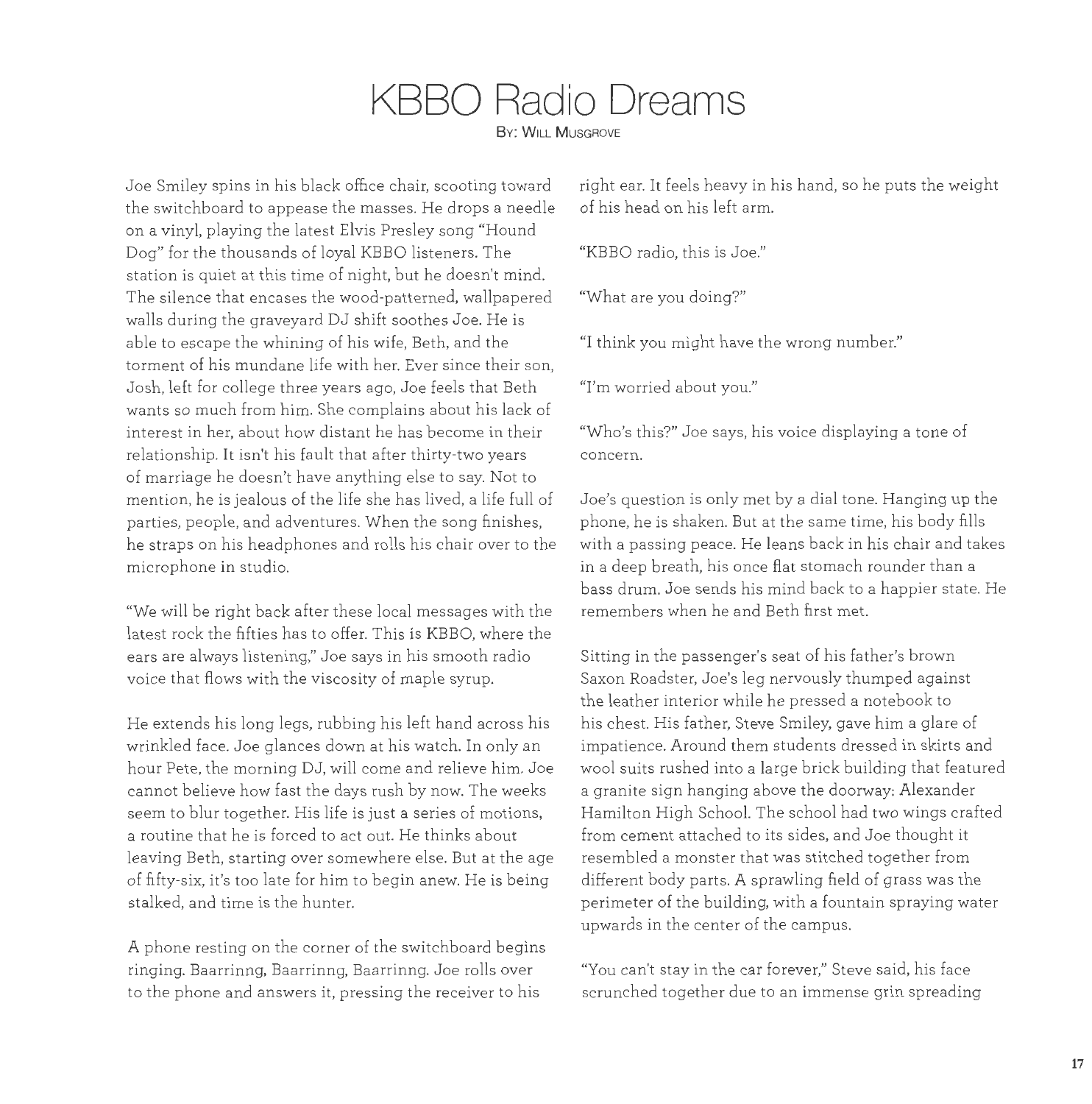across it. "What if they all hate me?" Joe said.

"Hate you? Yeah probably," Steve said, chuckling.

With his eyes welling up. Joe adjusted the red tie dangling from his neck. His father reached over and tousled his short brown hair, and Joe knew he was joking. He wished he was back in San Antonio, where his friends and his old way of life resided. He resented his father for moving him to Los Angeles.

"Of course they will like you, Joe. What's not to like?"

"I wish we never moved."

"I know, I know. But can you please give it a try?"

After opening the car door that shielded him from change, Joe exited the vehicle. He stared at the entrance of the school, examining every detail of it, hoping he could spot some familiarities. The smell of freshly cut grass tickled his nose hairs. His father fired up the Roadster's engine, startling Joe.

"You be good. I got to get to work," Steve said as he squeezed a fedora on his head.

Joe nodded back at his father, and then watched as he drove away. He continued to inspect his surroundings. To his left, a group of burly boys were tossing a baseball. To his right, some girls were giggling and pointing at other people on the campus. He walked toward the entrance, pondering what the hell he was doing here.

When Joe reached the front of the building, a tall, ginger-haired boy knocked his notebook out of his hand. His whole body felt flush as he scurried to retrieve his possession. The bully snatched Joe's notebook off the ground and tossed it to his chubby colleague. Everyone

witnessing the act laughed thunderously, watching as Joe raced back and forth between the two boys, struggling to catch his belonging from the air. All he wanted to do was cry and run, run back to San Antonio. Joe's senses began to shut down in an attempt to defend him from the embarrassment. His vision was going in and out of focus. But from the chaos that surrounded him, a voice in the crowd managed to seep out, a voice that coated his eardrums in sugar.

"Hey, leave him alone," Beth said, pushing her way to the front of the action.

Joe could see more clearly than ever before, staring at his petite, blonde hero. His heart froze when she retrieved the notebook and placed it in his right hand. He peered into her green eyes, and the world that reflected off her irises resembled a classical painting. He was in love.

On his way home from the station, Joe stops at a convenience store to purchase some beer. He has developed a taste for the spirits in the past few months, fmding it eased the boredom. Most of the time he gets a six pack of Ballantine Ale, but this morning he decides to double the amount. Carrying the beer to the counter, Joe again ponders about leaving Beth. It would be easy, he thinks: get in his 1952 Ford pickup and drive, drive until he is free. Setting the beer down in front of the cashier, he knows he doesn't have the nerve. Where would he go? What would he do? He pays for the beer and dawdles back to his truck.

Pulling into the driveway of his humble, cookie-cutter house, Joe removes the keys from the ignition. Looking at the dimly lit building, he wonders if Beth is asleep or if she stayed up to greet him when he got home. He hates it when she is awake when he gets back from work. She just wants to talk about his day, her day, their life, for the thousandth time. His stomach knots, and Joe believes he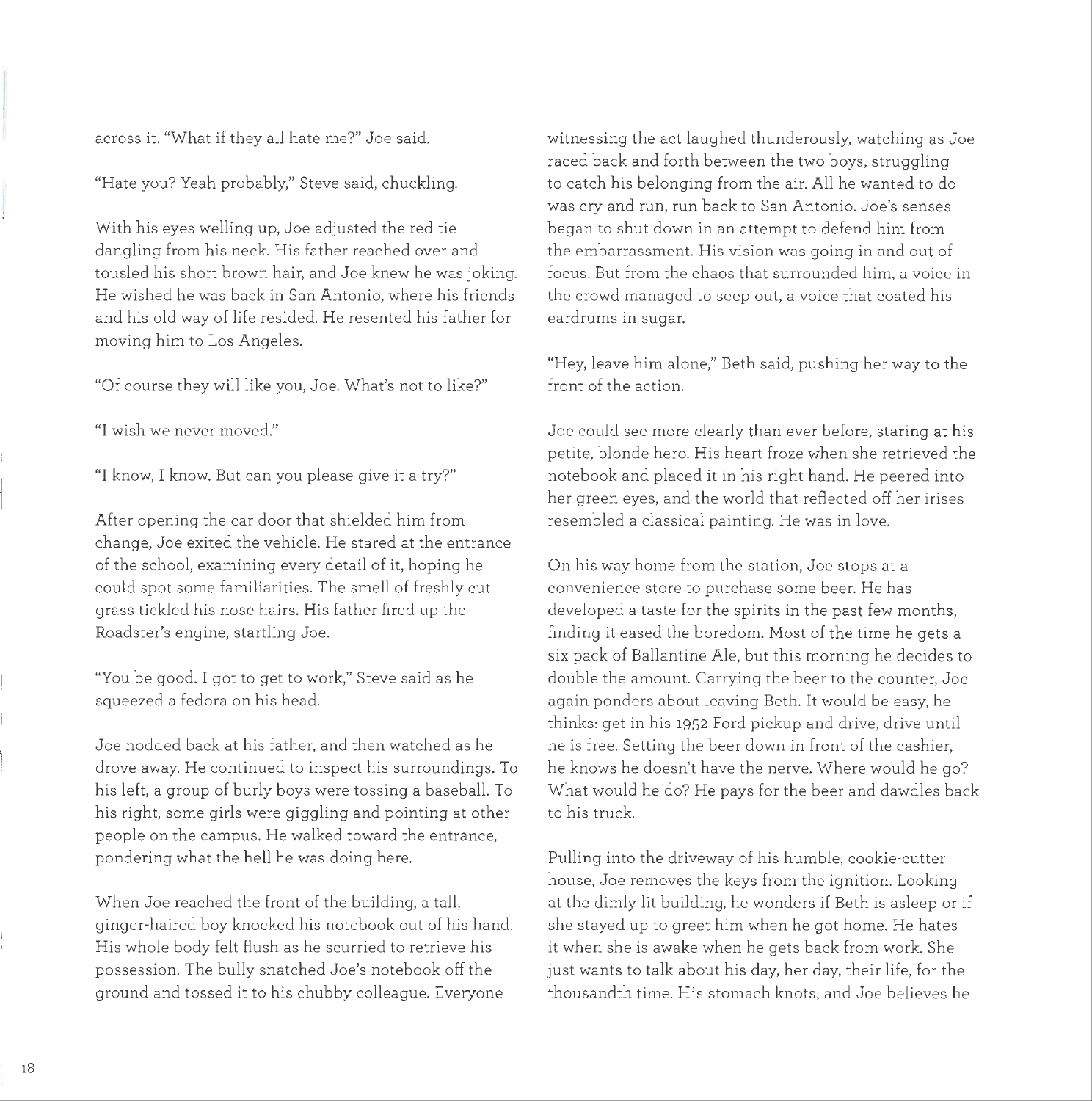is making himself sick. He opens the driver's-side door of the truck and jumps out, plucking the beer from the bed before he strolls to his prison.

Reaching the front door, Joe pushes it an inch at a time so not to awaken Beth. He peeks his head in the house when he has room and looks to see if he is alone. With no one in sight, he saunters in and pops a beer in celebration. The house smells of lilies, Beth's favorite flower, and the stench engulfs Joe's body, making him gag. Tiptoeing toward the kitchen in search for some food, a light grasps his attention. Turning, he spots Beth standing near the bedroom hallway. She is wearing a long, white nightgown. Her blond hair is now gray, and her youthful body and face are replaced with ones Joe tries to forget.

"Can you please shut that light off?" Joe says.

Beth flicks the light switch. He prefers it when it's dark and hard to navigate; it makes him feel as if he is somewhere new, somewhere exciting.

"Hey, Joe, how was work?"Her voice carves through his whole body.

"Fine."

"I left some food in the oven for you."

'Tm not hungry. I think I'll go to bed."

Cracking another beer, Joe spreads himself out on couch in the living room. He watches as Beth walks back into the bedroom. Joe remembers when he and Beth bought this house after they got married, how much happier they were. He reminisces about how they spent hours talking about the future.

'Tm sorry," he whispers.

An excitable woman in a red jacket escorted Joe and Beth around their soon-to-be home. She was showing them all that the house had to offer, pointing out every detail to sweeten the deal. Joe just shrugged his shoulders when the realtor gestured at the electric refrigerator and the other features that were supposed to make his life easier. He noticed how wide-eyed Beth was as she took the chance to explore every inch of the house. Moving from the black-and-white tiled floors of the kitchen, down the white textured walls of the hallway, to the fifteen-byfifteen-foot room that was to be their bedroom, Joe could tell Beth desired to spend the remainder of her life in this suburban home.

"What do you think?" Beth said.

"I don't know. It's a lot of money, and it's a lot farther away from the station than our apartment is," Joe said in rebuttal.

"But we can afford it now that you are a disc jockey. Plus, we will need the room soon."

Beth rubbed her stomach, making Joe uneasy. Beads of sweat streamed from the pores on his forehead. Wiping the moisture from his brow, he saw Beth waiting in anticipation.

"Well, sir, the price of this house is actually cheaper than renting an apartment in the end," the realtor said with a fake smile.

He was out numbered. Joe wished to make Beth happy, but he was scared. What if something happened at the station and he couldn't afford the house? What if they didn't get along with the neighbors? He didn't understand why Beth wanted to move. Their apartment was small but broken in. And they could find room for the baby when it came, he thought.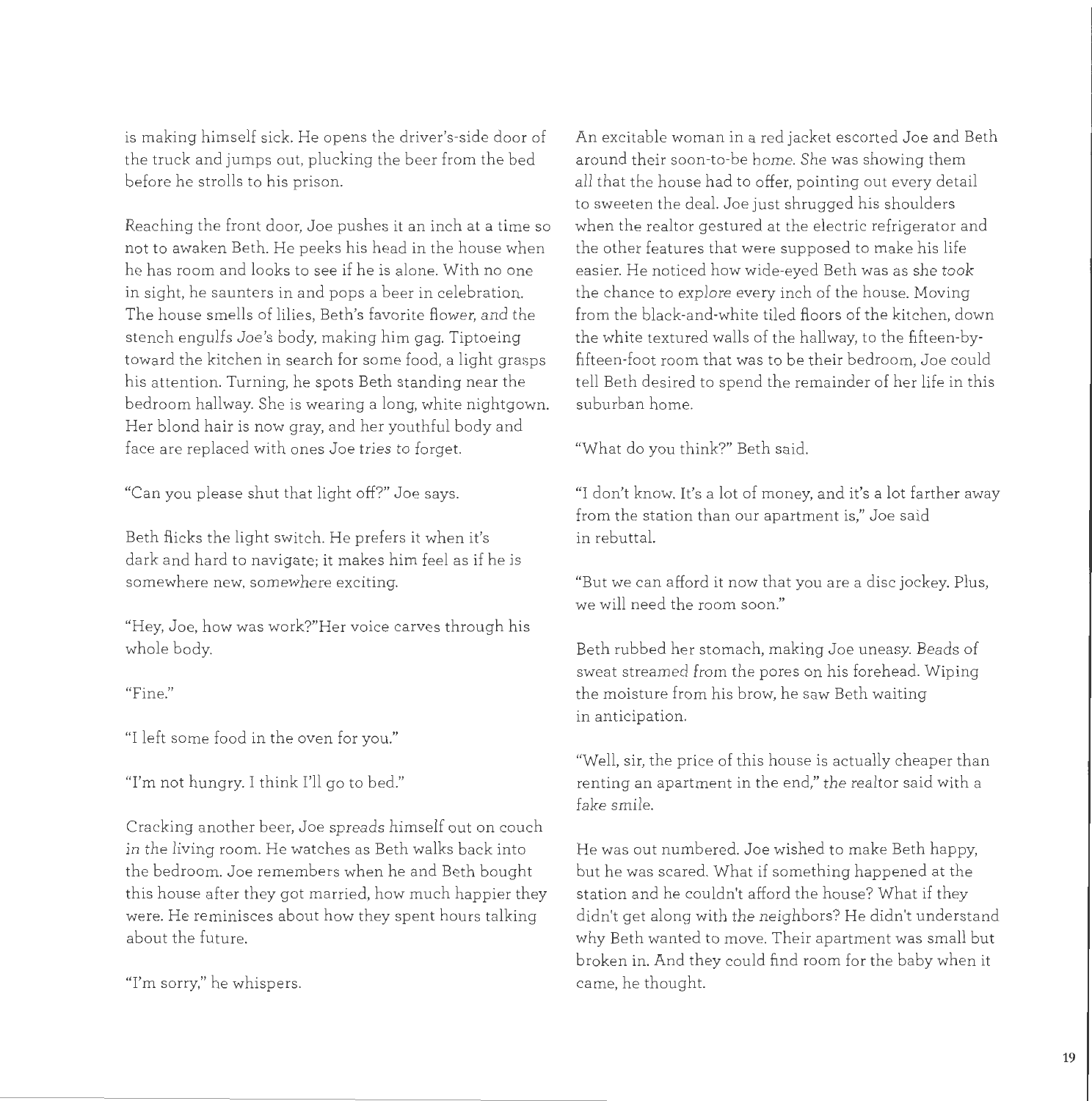"So, Joe, can we please take it. I know you're not a fan of change, but this is a necessity for us."

Beth rested her head on his shoulder, nuzzling her nose into this neck. His heart was thumping fast, seeking an escape. Finding it harder to breathe, Joe's body became rigid, but his brain was burning hotter than crimson fire. There was nowhere to go, trapped.

"Okay, I guess we will take it," Joe said. store.

"Great. I will bring over the paperwork for you to sign Joe sips the warm ale and shuffles to the restroom to tomorrow afternoon," the realtor said, fake smile removed. urinate. He has a limited amount of time to get ready for

A week later, Joe and Beth lay compacted on a brown himself, a picture hanging on the wall causes him to couch in their new living room, boxes stuffed full of their pause. He observes the black-framed photo of him and belongings surrounding them. Joe had his arm wrapped Beth holding Josh on the day they brought him home

"What do you think we will be like ten years from now?" Beth said.

Unsure what to say back, Joe paused and readjusted himself to buy some time. He never planned that far in the future function of  $\epsilon$  and  $\epsilon$  and  $\epsilon$  and  $\epsilon$  and  $\epsilon$  and  $\epsilon$  and  $\epsilon$  and  $\epsilon$  and  $\epsilon$  and  $\epsilon$  and  $\epsilon$  and  $\epsilon$  and  $\epsilon$  and  $\epsilon$  and  $\epsilon$  and  $\epsilon$  and  $\epsilon$  and  $\epsilon$  and  $\epsilon$  and  $\epsilon$  and  $\epsilon$  and  $\epsilon$  and  $m$ e nuture. For over,

"I think we will be similar to who we are now."

"I don't want to be the same. I want to be able to say I don't want to be the same. I want to be able to say I conquered life. You know what I mean?" Beth said. turning to gaze into Joe's eyes, her face illuminated from the moonlight pouring in from the windows that lined<br>the walls.

but it's fleeting. His back is sore from sleeping on the couch, which is too small for his form. He stands, stretching and bending to alleviate the pain shooting down his spine. Surprised not to see Beth hovering above him, Joe is overcome with a sense of delight. Grabbing the last beer from the night before, he discovers a letter on the coffee table.

I hope I didn't wake you this morning. Went to the grocery

work if he wants to miss Beth's return. After relieving over Beth's body, imagining he was in his old apartment. from the hospital. She is holding their newborn under his armpits. Joe is smiling, hugging Beth at the waist. The people in the picture seem to have a joyous life in front of them. Joe lifts the photo off the wall and sets it on the bathroom sink.

> He semi-jogs into his bedroom and changes his clothes as quickly as he can. Pulling up his trousers, Joe hears  $t_{\text{tot}}$  as the call  $t_{\text{tot}}$  open. For a split second he is too split second he split second here. che front door open. He is too late, for a spilt second if contemplates going out the window; however, he doesn't<br>believe he can fit through it, so he passes the idea off as ridiculous. He must face his wife.

> "Joe, can you help me with the groceries," Beth says from uoe, can you .

He buttons his pants and makes his way to Beth in the kitchen. She is unpacking canned food and produce and stacking it in the cupboards. When he enters the room, he helps put the food away with haste.

"So, I was thinking we could get out of town this weekend, maybe go upstate," Beth says.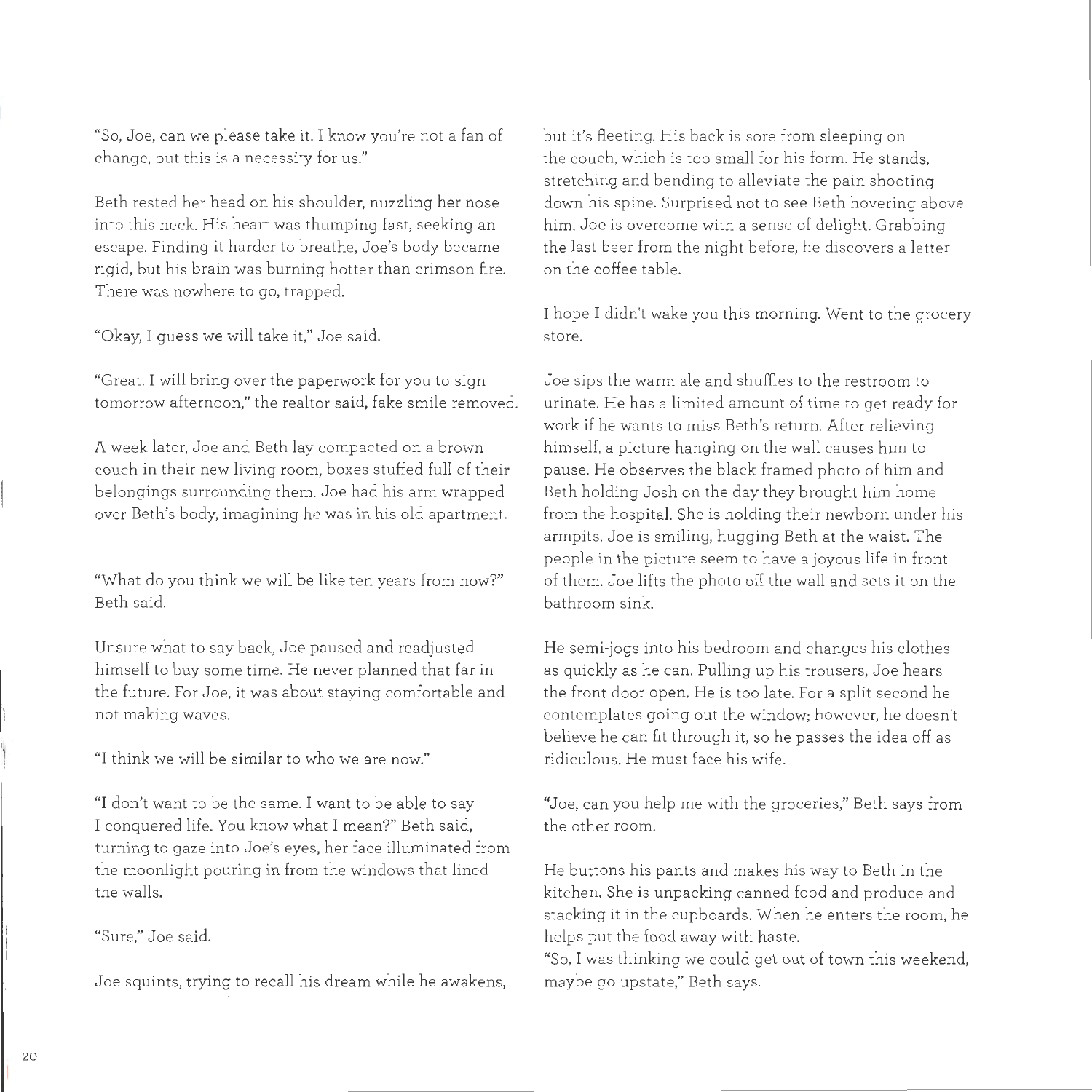Joe knows what is upstate: having to explain to his wife as he turns to face Joe. why he resents her, having to tell her about his jealousy of the life she got to live. "Whoa, Joe. You scared me."

know, explore." voice raising a few octaves.

"I have to work. That's all there is to it," Joe says, a touch "Okay. Fine." of hostility resonating in his voice.

"What is your problem, Joe? Do you not love me anymore?"

Joe is caught off guard by the series of questions. What should he say? Tears stream from Beth's green eyes and plop on the kitchen floor. In a panic, Joe pivots and marches out of the room. Beth follows him, reaching for his limbs.

"Please, Joe, don't go."

Shaking loose of his wife's grasp, Joe vacates the house and hops in his truck and leaves. Driving away, he looks in the rearview mirror and watches as Beth crumples to her knees in the middle of the street, weeping.

Running into the station, Joe catches his breath, soaking in panic-stricken oxygen. Sparks of Beth crying in the street overtake his conscious. He sees himself as an old man, living alone and having no stories to tell his grandchildren. He sees a life wasted. Guilt punctures his heart. Fighting off the tragic images, Joe proceeds to the sound booth, where Dave, the evening DJ, is sitting on

"What is the re to see upstate?" the wheeled office chair. He taps him on the shoulder, and Dave jumps, causing the headphones on his head to fly off

"I thought we could go on an adventure. You '' ''m here to take over. You can go home," Joe says, his

"I think I have to wo rk." "You're three hours early."

"Can't you get it off?" "Just go, god dammit."

Dave stands up, snatching the headphones off the ground and laying them on the switchboard; then he tromps out of the booth. Clenching his fists, Joe flops in the chair left vacant. He closes his eyes, picturing himself and Beth on a deserted island, happy. The phone on the corner of the switchboard rings, sending Joe back to reality. Baarrinng, Baarrring, Baarring. Joe scoots over to the phone and lifts the receiver, placing it next to his right ear.

"You shouldn't treat your wife that way, Joe. She's the best part of your miserable, pathetic life."

"Who's this?"

"You're the one who chose to waste your life away. You can't blame her for your mistakes. You let your fear of change shape you."

"Who's this," Joe says, his vocal cords igniting with anger.

"You know who I am, Joe."

Joe slams the phone down. He pretends nothing happened and drops the slim needle on a record to play "Why Do Fools Fall in Love," a song by The Diamonds.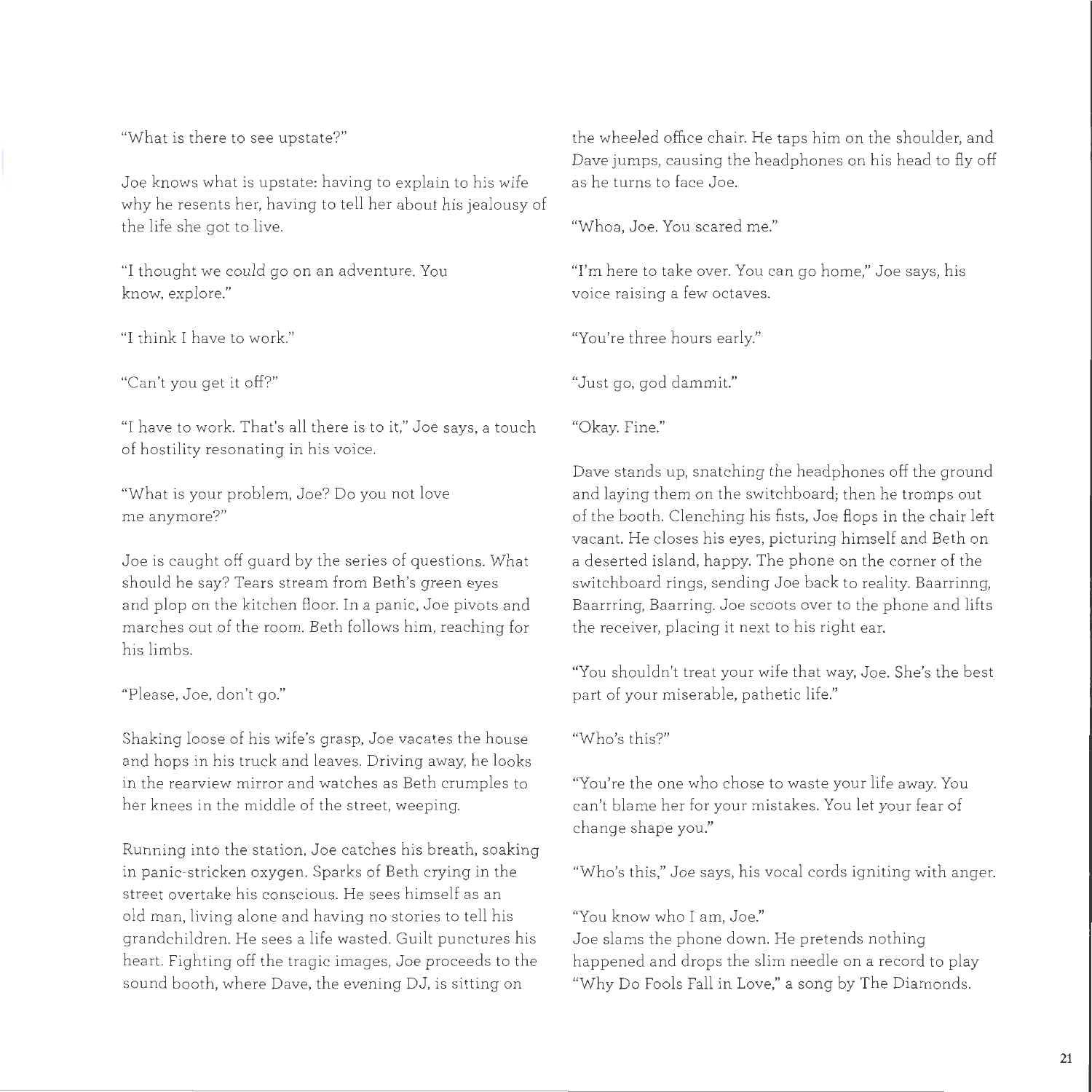Before he can put the headphones on his ears, the phone rings. Baarrinng, Baarrring, Baarring. Joe again picks it up and holds it to his right ear.

"You know you can't go back. Time is irreversible. This is what you decided, and this is the life you now must live."

"Leave me alone," Joe says, tears forming in his eyes.

"You sent her away. She doesn't belong to you anymore."

"I'm calling the police."

"I'm worried about you. I have been worried a long time. You are down a path that ends in darkness."

Joe drops the phone on the floor. He slowly pulls it back up by the cord until the receiver is in reach. He grabs it and places it back to his ear.

"Please never call here again."

"Let go of your jealousy. Stop blaming her for something you did. Stop blaming her for the wrong things."

Joe hangs up the phone, his mind falling back.

Today was the day that Josh left for college. He was accepted to Berkeley on a full-ride scholarship for engineering. Joe couldn't be any more proud of his son. The two finished packing Josh's things, and Joe inspected the empty room. The past eighteen years of his and Beth's lives were dedicated to their slender, blond-haired child. Joe's existence in that time was teaching Josh how to be a man- well, at the best of his ability. He taught him how to lob a baseball, how to shave, and how to survive on his own. Josh didn't need him anymore, other than for a quick "We will," Joe said, walking out the door. buck to take a dame to the pictures.

"I'm going to miss this room," Josh said, resting his left arm on Joe's shoulder.

"Well, you always have a home here, son."

The two picked up a few boxes and headed downstairs, where Beth was waiting for them with a couple glasses of sweet lemonade. Joe sat the boxes down at the front door and sipped on his drink. His life was changing again, and it shook his nerves. As much as he was proud of his son, there was a part him that was mad, more than he had been in a while. Now it was just him and Beth. He was afraid, because he no longer knew her. Beth changed throughout the years. She lived. She took on hobbies, went to parties with friends, and went to restaurants that served foreign foods that Joe couldn't pronounce. Beth invited Joe along the way but was always met with the same response.

The day before Josh's move, she told Joe she was ready to spend the rest of her life relaxing, enjoying her days and nights at home with him like he wanted the whole time, like when they didn't have any money coming in. Joe was too preoccupied with keeping things the same to grow with her and live his life. But he always had Josh as a buffer. That was the one connection he had left with Beth, and it was leaving.

"Hurry up, Dad. I'm going to be late," Josh said.

Joe placed his glass back on the tray and retrieved the boxes.

"You two have a safe trip," Beth said, awkwardly hugging Josh while trying not to displace the boxes he carried in his hands.

Two months ago Joe dropped Josh off at Berkeley, waving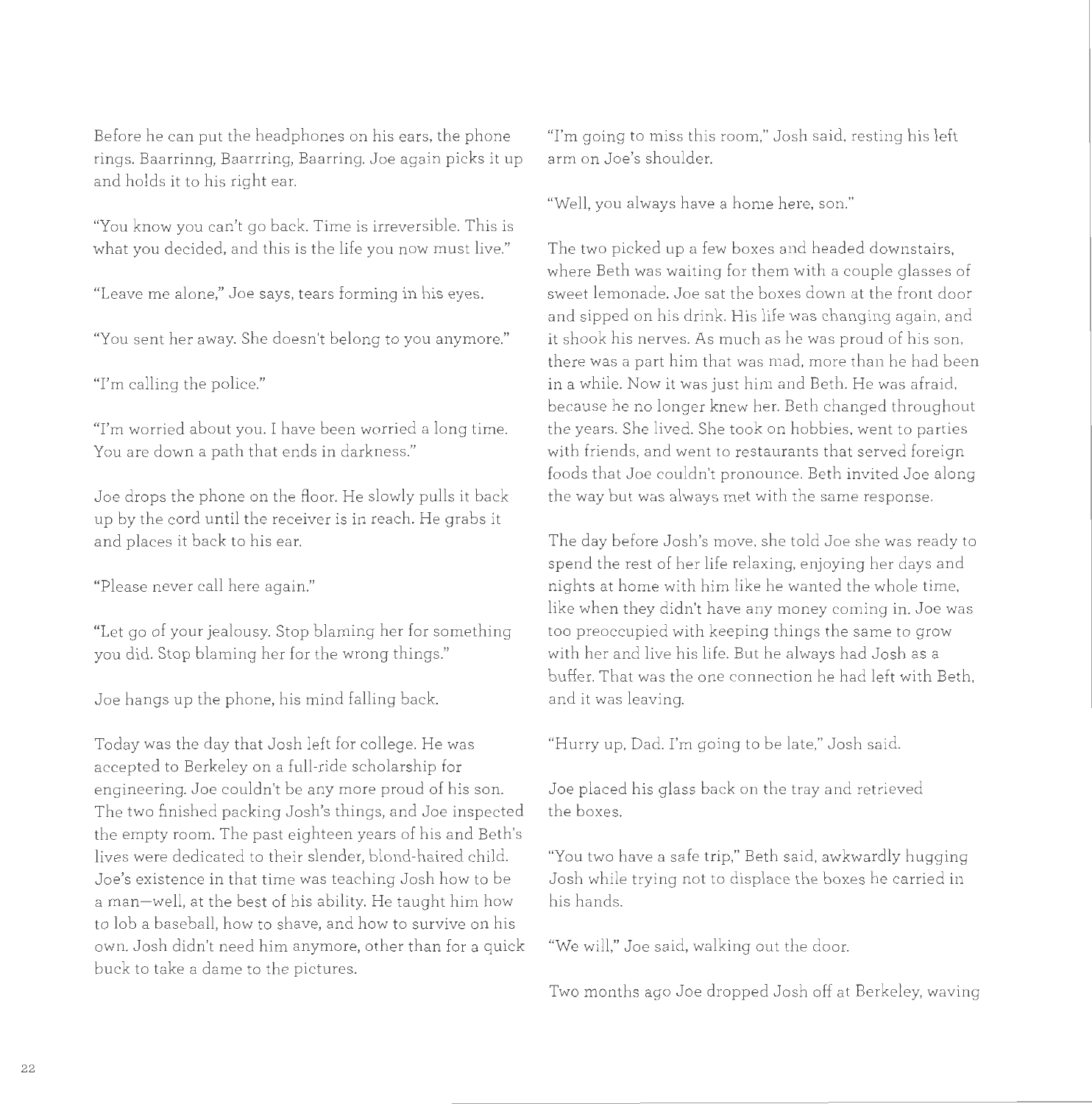goodbye to his safeguard of a son. Beth let go of her fust moved in, of when his son left for college. Beth is fresh lifestyle and was fitting into her new role as a pure throwing some clothes into one of the boxes when she housewife. Things were as Joe wanted ever since he was looks up and notices Joe standing at the door. a scared teenager ripped from his home in San Antonio: unchanging, simple, and routine. When eleven p.m. "What are you doing, Beth?" struck, Joe left for work with one of three different meals packed by Beth. Then at six a.m., he drove home, and Beth "I'm leaving." would kiss him on the cheek, followed by a few hours of watching the local news and reruns of Gunsmoke prior "Why?" to bed. This was his life. This was who he wanted to be, a creature of habit, void of spontaneity. "I will not live in a house with a man who can't tell me he

Day after day the two played out their roles. Joe wanted to feel fulfilled, but his body slowly drained of its identity. He was empty. He lived for the sake of living. This was not what he expected to feel when his life shifted to a constant. Beth's face disgusted him. He had ill intent toward his wife. Regret lined his bones. He despised how she lived her life when she had her chance and how content her smile was. Jealousy fueled his anger. He knew it was his fault that he was who he was, but she should have pushed him a bit harder. His body was too old to conquer life, too fragile to do much but to wait for death. On a cold February morning, Joe returned home from work. He got comfortable on the couch and turned on the television. Beth sat a plate of hot food on a TV tray in front of him without saying a word. She then planted herself in a rocking chair in the corner of the room, knitting a scarf. He analyzed Beth, from the wrinkles on her fo rehead, down to her aged body as she rocked in her cha ir, wondering: Do I still love her?

The next morning Joe sits in his truck in the driveway of his house, rehearsing his apology to Beth. After he gathers enough courage, he departs the vehicle and meanders toward the front door. He opens it and is surprised to see Beth packing her belongings. Cardboard boxes and suitcases line the right wall of the living room. The sight of them reminds Joe of when he and Beth

loves me."

Confusion catches Joe's tongue and he is unable to speak. He has imagined leaving Beth, but watching her exit his life is less rewarding. Wiping his face with his left palm, Joe feels flashes of his time with Beth. All he wants to do is run, run into her warm arms. His whole body, down to the last organ, is guilty of a crime.

'Tm going to stay with my mother in Sacramento."

His bewildered muscles free Joe's mouth in an attempt to fix things, but there isn't anything he can say but the practical.

"Fine. I understand."

Joe stares into Beth's green eyes, and the image of a classical painting reflects off her irises. He turns out of the doorway and hurries toward his truck, returning to the only other place he calls home.

Sadness lines the walls of Joe's heart, pumping it throughout his body by the means of his bloodstream. He flings open the door to the station and dashes in. Petestands in the middle of the lobby of the building, trying to figure out what is happening. Joe runs around Pete, hitting him and thumping him to the floor with his